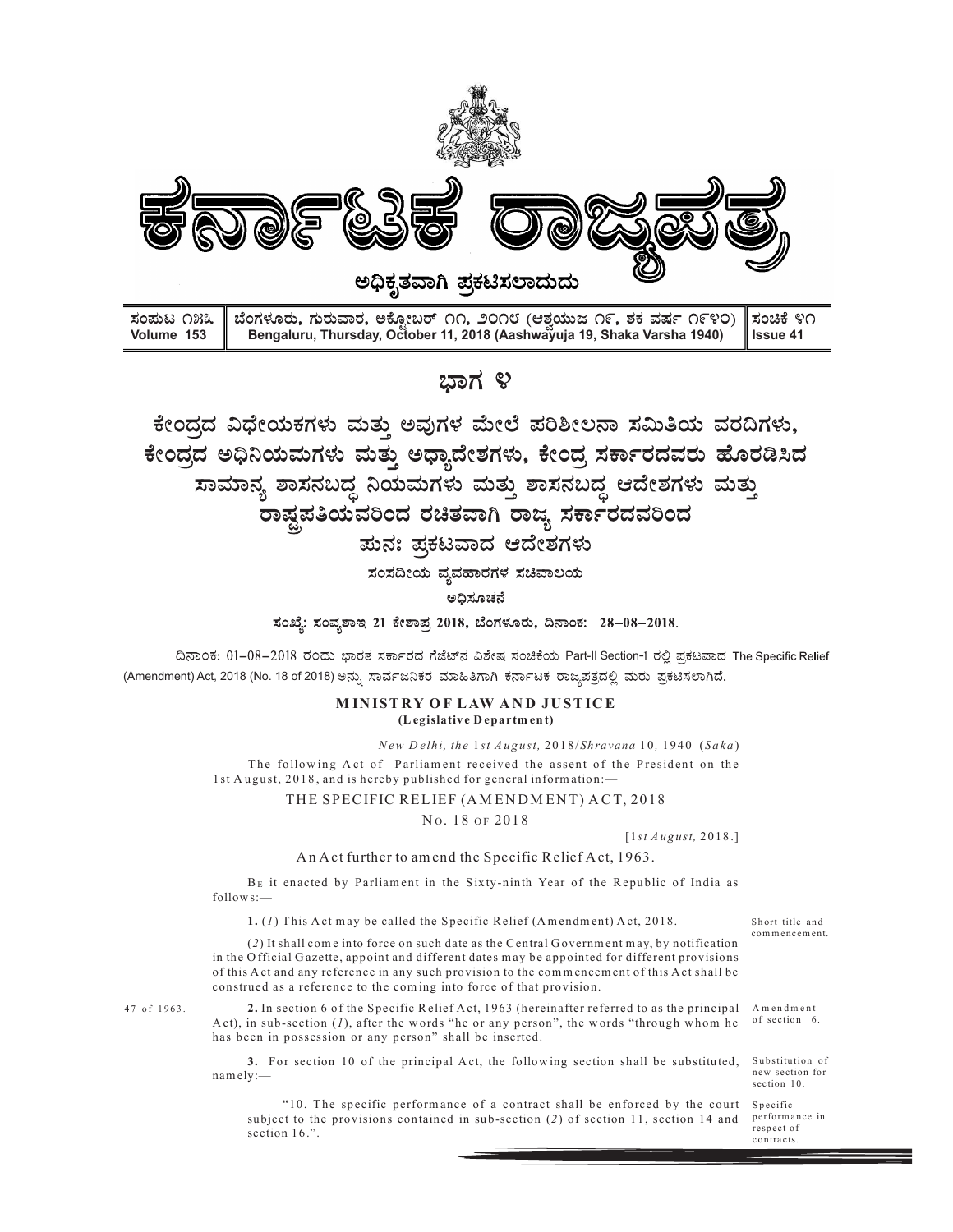ಭಾಗ ೪

5 of 1908.

| Amendment of<br>section 11.                        | 4. In section 11 of the principal Act, in sub-section $(I)$ , for the words "contract may, in<br>the discretion of the court", the words "contract shall" shall be substituted.                                                                                                                                                                                                                                                                                                    |
|----------------------------------------------------|------------------------------------------------------------------------------------------------------------------------------------------------------------------------------------------------------------------------------------------------------------------------------------------------------------------------------------------------------------------------------------------------------------------------------------------------------------------------------------|
| Substitution of<br>new sections for<br>section 14. | 5. For section 14 of the principal Act, the following sections shall be substituted,<br>namely:-                                                                                                                                                                                                                                                                                                                                                                                   |
| Contracts not                                      | "14. The following contracts cannot be specifically enforced, namely:—                                                                                                                                                                                                                                                                                                                                                                                                             |
| specifically<br>enforceable.                       | (a) where a party to the contract has obtained substituted performance of<br>contract in accordance with the provisions of section 20;                                                                                                                                                                                                                                                                                                                                             |
|                                                    | $(b)$ a contract, the performance of which involves the performance of a<br>continuous duty which the court cannot supervise;                                                                                                                                                                                                                                                                                                                                                      |
|                                                    | $(c)$ a contract which is so dependent on the personal qualifications of the<br>parties that the court cannot enforce specific performance of its material terms;<br>and                                                                                                                                                                                                                                                                                                           |
|                                                    | $(d)$ a contract which is in its nature determinable.                                                                                                                                                                                                                                                                                                                                                                                                                              |
| Power of<br>court to<br>engage<br>experts.         | 14A. (1) Without prejudice to the generality of the provisions contained in the<br>Code of Civil Procedure, 1908, in any suit under this Act, where the court considers it<br>necessary to get expert opinion to assist it on any specific issue involved in the suit, it<br>may engage one or more experts and direct to report to it on such issue and may secure<br>attendance of the expert for providing evidence, including production of documents<br>on the <i>issue</i> . |
|                                                    | (2) The court may require or direct any person to give relevant information to<br>the expert or to produce, or to provide access to, any relevant documents, goods or<br>other property for his inspection.                                                                                                                                                                                                                                                                        |
|                                                    | (3) The opinion or report given by the expert shall form part of the record of the<br>suit; and the court, or with the permission of the court any of the parties to the suit,<br>may examine the expert personally in open court on any of the matters referred to him<br>or mentioned in his opinion or report, or as to his opinion or report, or as to the manner<br>in which he has made the inspection.                                                                      |
|                                                    | (4) The expert shall be entitled to such fee, cost or expense as the court may fix,<br>which shall be payable by the parties in such proportion, and at such time, as the court<br>may direct.".                                                                                                                                                                                                                                                                                   |
| Amendment of<br>section 15.                        | <b>6.</b> In section 15 of the principal Act, after clause $(f)$ , the following clause shall be<br>inserted, namely:-                                                                                                                                                                                                                                                                                                                                                             |
|                                                    | " $(fa)$ when a limited liability partnership has entered into a contract and<br>subsequently becomes amalgamated with another limited liability partnership, the new<br>limited liability partnership which arises out of the amalgamation.".                                                                                                                                                                                                                                     |
| Amendment                                          | 7. In section 16 of the principal Act,—                                                                                                                                                                                                                                                                                                                                                                                                                                            |
| of section 16.                                     | ( <i>i</i> ) for clause ( <i>a</i> ), the following clause shall be substituted, namely:—                                                                                                                                                                                                                                                                                                                                                                                          |
|                                                    | "(a) who has obtained substituted performance of contract under<br>section 20; or";                                                                                                                                                                                                                                                                                                                                                                                                |
|                                                    | $(ii)$ in clause $(c)$ ,—                                                                                                                                                                                                                                                                                                                                                                                                                                                          |
|                                                    | $(I)$ for the words "who fails to aver and prove", the words "who fails to<br>prove" shall be substituted;                                                                                                                                                                                                                                                                                                                                                                         |
|                                                    | $(II)$ in the <i>Explanation</i> , in clause $(ii)$ , for the words "must aver", the words<br>"must prove" shall be substituted.                                                                                                                                                                                                                                                                                                                                                   |
|                                                    |                                                                                                                                                                                                                                                                                                                                                                                                                                                                                    |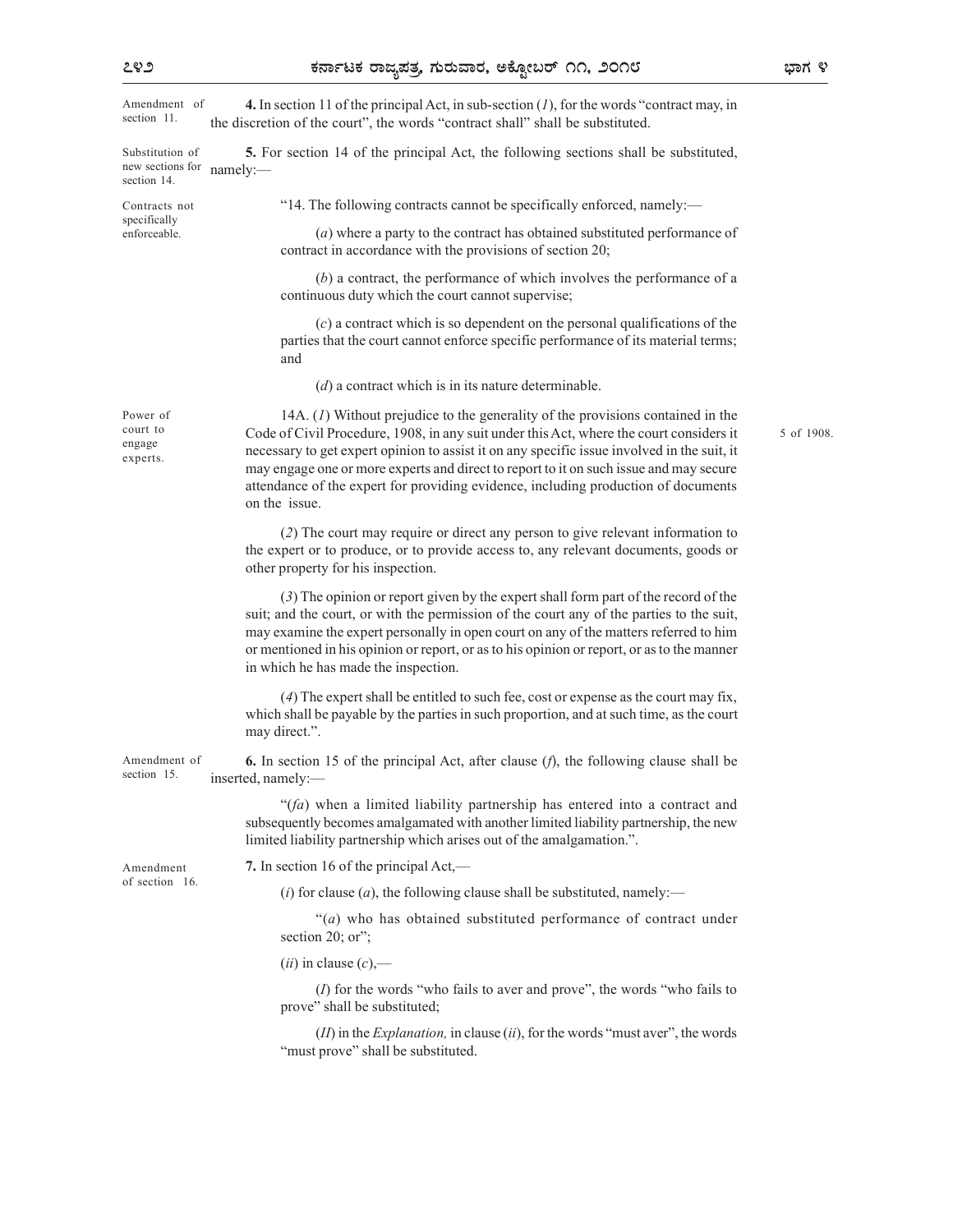Amendment of

under Chapter

Substitution of new sections for section 20.

Substituted performance of contract.

II.

**8.** In section 19 of the principal Act, after clause (c), the following clause shall be Amendment inserted, namely:—  $^{0}$ of section 19. 292<br>
Amendment<br>
of section<br>
19.<br>
Amendment of<br>
sub-he a d in g<br>
under Chapter<br>
II.<br>
Substitution of<br>
new sections for<br>
section 20.

"(ca) when a limited liability partnership has entered into a contract and subsequently becomes amalgamated with another limited liability partnership, the new limited liability partnership which arises out of the amalgamation.".

9. For sub-heading "Discretion and powers of Court" occurring after section 19, the sub-heading "Substituted performance of contracts, etc." shall be substituted. sub-heading

10. For section 20 of the principal Act, the following sections shall be substituted, namely:— and the contract of the contract of the contract of the contract of the contract of the contract of the contract of the contract of the contract of the contract of the contract of the contract of the contract of t

"20.  $(I)$  Without prejudice to the generality of the provisions contained in the Indian Contract Act, 1872, and, except as otherwise agreed upon by the parties, where 9 of 1872. the contract is broken due to non-performance of promise by any party, the party who suffers by such breach shall have the option of substituted performance through a third party or by his own agency, and, recover the expenses and other costs actually incurred, spent or suffered by him, from the party committing such breach.

> (2) No substituted performance of contract under sub-section (1) shall be undertaken unless the party who suffers such breach has given a notice in writing, of not less than thirty days, to the party in breach calling upon him to perform the contract within such time as specified in the notice, and on his refusal or failure to do so, he may get the same performed by a third party or by his own agency:

> Provided that the party who suffers such breach shall not be entitled to recover the expenses and costs under sub-section  $(I)$  unless he has got the contract performed through a third party or by his own agency.

> (3) Where the party suffering breach of contract has got the contract performed through a third party or by his own agency after giving notice under sub-section  $(1)$ , he shall not be entitled to claim relief of specific performance against the party in breach.

> (4) Nothing in this section shall prevent the party who has suffered breach of contract from claiming compensation from the party in breach.

> 20A. (1) No injunction shall be granted by a court in a suit under this Act involving a contract relating to an infrastructure project specified in the Schedule, where granting injunction would cause impediment or delay in the progress or completion of such infrastructure project.

> Explanation.—For the purposes of this section, section 20B and clause (ha) of section 41, the expression "infrastructure project" means the category of projects and infrastructure Sub-Sectors specified in the Schedule.

> (2) The Central Government may, depending upon the requirement for development of infrastructure projects, and if it considers necessary or expedient to do so, by notification in the Official Gazette, amend the Schedule relating to any Category of projects or Infrastructure Sub-Sectors.

> (3) Every notification issued under this Act by the Central Government shall be laid, as soon as may be after it is issued, before each House of Parliament, while it is in session, for a total period of thirty days which may be comprised in one session or in two or more successive sessions, and if, before the expiry of the session immediately following the session or the successive sessions aforesaid, both Houses agree in making any modification in the notification or both Houses agree that the notification should not be made, the notification shall thereafter have effect only in such modified form or be of no effect, as the case may be; so, however, that any such modification or annulment shall be without prejudice to the validity of anything previously done under that notification.

Special provisions for contract relating to infrastructure project.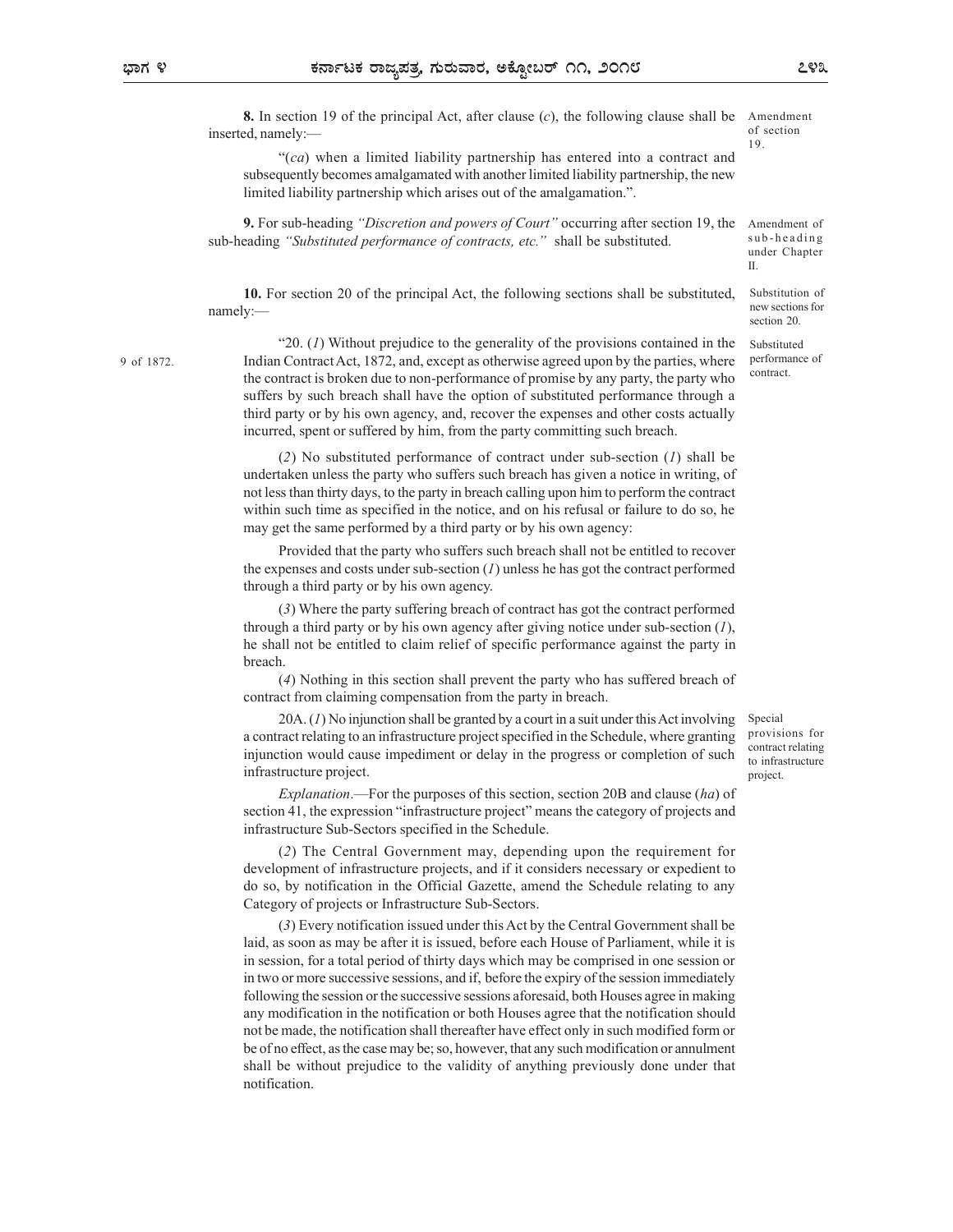| Special Courts.                      |                    | infrastructure projects.                                                                                                                                                       |                            | 20B. The State Government, in consultation with the Chief Justice of the<br>High Court, shall designate, by notification published in the Official Gazette, one or<br>more Civil Courts as Special Courts, within the local limits of the area to exercise<br>jurisdiction and to try a suit under this Act in respect of contracts relating to |            |  |
|--------------------------------------|--------------------|--------------------------------------------------------------------------------------------------------------------------------------------------------------------------------|----------------------------|-------------------------------------------------------------------------------------------------------------------------------------------------------------------------------------------------------------------------------------------------------------------------------------------------------------------------------------------------|------------|--|
| Expeditious<br>disposal of<br>suits. |                    | defendant:                                                                                                                                                                     |                            | 20C. Notwithstanding anything contained in the Code of Civil Procedure, 1908,<br>a suit filed under the provisions of this Act shall be disposed of by the court<br>within a period of twelve months from the date of service of summons to the                                                                                                 | 5 of 1908. |  |
|                                      | court.".           |                                                                                                                                                                                |                            | Provided that the said period may be extended for a further period not exceeding<br>six months in aggregate after recording reasons in writing for such extension by the                                                                                                                                                                        |            |  |
| Amendment of<br>section 21.          |                    |                                                                                                                                                                                |                            | 11. In section 21 of the principal Act, in sub-section $(I)$ , for the words ", either in<br>addition to, or in substitution of," the words "in addition to" shall be substituted.                                                                                                                                                              |            |  |
| Amendment of<br>section 25.          | substituted.       | 12. In section 25 of the principal Act, for the words and figures "the Arbitration"<br>Act, 1940", the words and figures "the Arbitration and Conciliation Act, 1996" shall be | 10 of 1940.<br>26 of 1996. |                                                                                                                                                                                                                                                                                                                                                 |            |  |
| Amendment of<br>section 41.          | inserted, namely:- |                                                                                                                                                                                |                            | 13. In section 41 of the principal Act, after clause $(h)$ , the following clause shall be                                                                                                                                                                                                                                                      |            |  |
|                                      |                    |                                                                                                                                                                                |                            | "(ha) if it would impede or delay the progress or completion of any infrastructure<br>project or interfere with the continued provision of relevant facility related thereto or<br>services being the subject matter of such project.".                                                                                                         |            |  |
| Insertion of<br>Schedule.            | namely:            |                                                                                                                                                                                |                            | 14. After Part III of the principal Act, the following Schedule shall be inserted,                                                                                                                                                                                                                                                              |            |  |
|                                      |                    |                                                                                                                                                                                |                            | 'THE SCHEDULE                                                                                                                                                                                                                                                                                                                                   |            |  |
|                                      |                    |                                                                                                                                                                                |                            | [See sections 20A and 41 $(ha)$ ]                                                                                                                                                                                                                                                                                                               |            |  |
|                                      |                    |                                                                                                                                                                                |                            | <b>Category of projects and Infrastructure Sub-Sectors</b>                                                                                                                                                                                                                                                                                      |            |  |
|                                      |                    | Sl. No. Category                                                                                                                                                               |                            | <b>Infrastructure Sub-Sectors</b>                                                                                                                                                                                                                                                                                                               |            |  |
|                                      | 1                  | 2                                                                                                                                                                              |                            | 3                                                                                                                                                                                                                                                                                                                                               |            |  |
|                                      | 1.                 | Transport                                                                                                                                                                      | (a)                        | Road and bridges                                                                                                                                                                                                                                                                                                                                |            |  |
|                                      |                    |                                                                                                                                                                                |                            | (b) Ports (including Capital Dredging)                                                                                                                                                                                                                                                                                                          |            |  |
|                                      |                    |                                                                                                                                                                                | (c)                        | Shipyards (including a floating or land-based facility<br>with the essential features of waterfront, turning<br>basin, berthing and docking facility, slipways or ship<br>lifts, and which is self-sufficient for carrying on<br>shipbuilding/repair/breaking activities)                                                                       |            |  |
|                                      |                    |                                                                                                                                                                                |                            | $(d)$ Inland Waterways                                                                                                                                                                                                                                                                                                                          |            |  |

## Category of projects and Infrastructure Sub-Sectors

| namely:      |                  |     | 14. After Part III of the principal Act, the following Schedule shall be inserted,                                                                                                                                                                                        |
|--------------|------------------|-----|---------------------------------------------------------------------------------------------------------------------------------------------------------------------------------------------------------------------------------------------------------------------------|
|              |                  |     | 'THE SCHEDULE                                                                                                                                                                                                                                                             |
|              |                  |     | [See sections 20A and 41 $(ha)$ ]                                                                                                                                                                                                                                         |
|              |                  |     | <b>Category of projects and Infrastructure Sub-Sectors</b>                                                                                                                                                                                                                |
|              | Sl. No. Category |     | <b>Infrastructure Sub-Sectors</b>                                                                                                                                                                                                                                         |
| $\mathbf{1}$ | 2                |     | 3                                                                                                                                                                                                                                                                         |
| 1.           | Transport        | (a) | Road and bridges                                                                                                                                                                                                                                                          |
|              |                  | (b) | Ports (including Capital Dredging)                                                                                                                                                                                                                                        |
|              |                  | (c) | Shipyards (including a floating or land-based facility<br>with the essential features of waterfront, turning<br>basin, berthing and docking facility, slipways or ship<br>lifts, and which is self-sufficient for carrying on<br>shipbuilding/repair/breaking activities) |
|              |                  | (d) | <b>Inland Waterways</b>                                                                                                                                                                                                                                                   |
|              |                  | (e) | Airports                                                                                                                                                                                                                                                                  |
|              |                  | (f) | Railway Track, tunnels, viaducts, bridges, terminal<br>infrastructure including stations and adjoining<br>commercial infrastructure                                                                                                                                       |
|              |                  | (g) | Urban Public Transport (except rolling stock in case<br>of urban road transport)                                                                                                                                                                                          |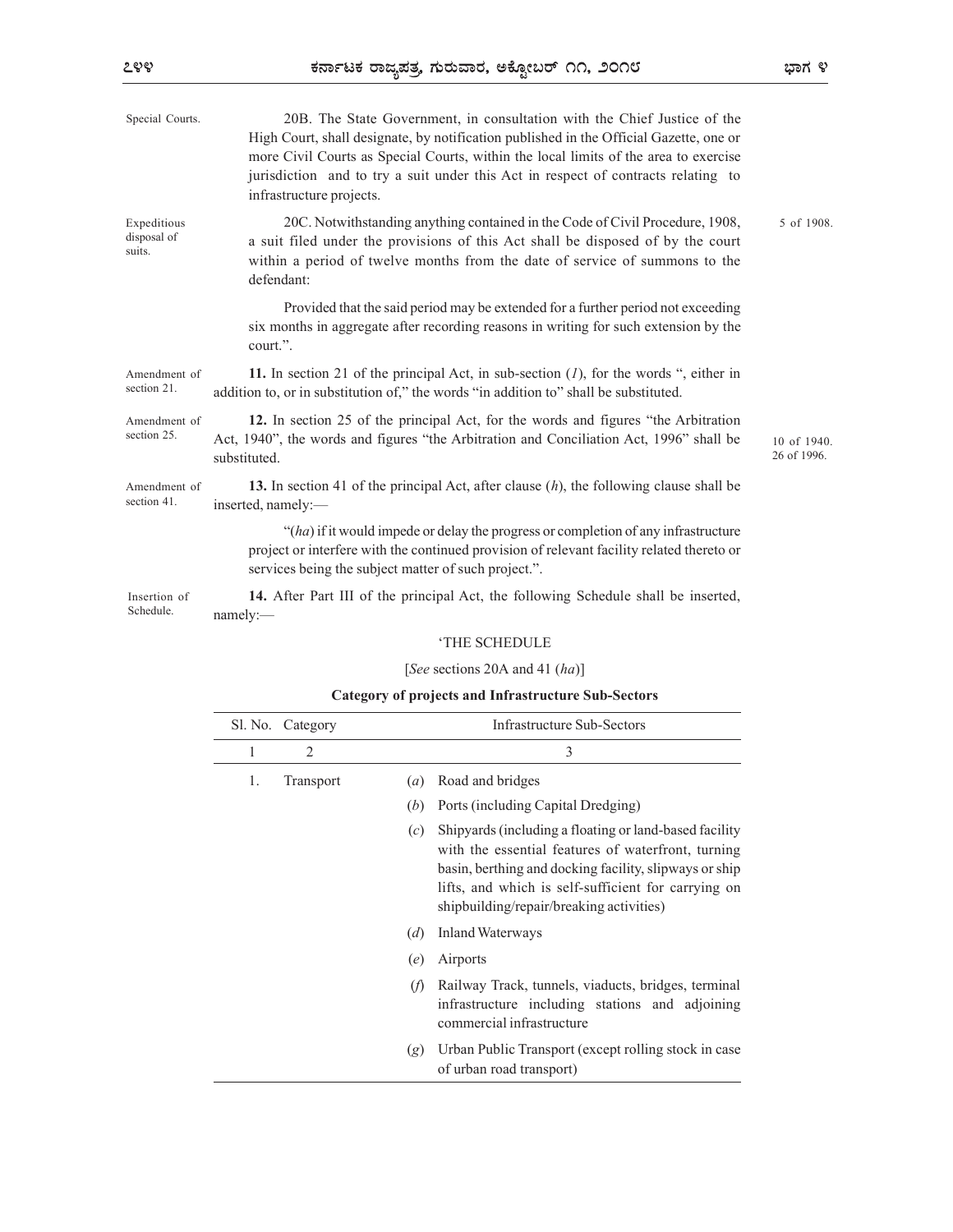|                               |                      | ಕರ್ನಾಟಕ ರಾಜ್ಯಪತ್ರ, ಗುರುವಾರ, ಅಕ್ಟೋಬರ್ ೧೧, ೨೦೧೮                                                                                                                                                          | ೭೪೫ |
|-------------------------------|----------------------|--------------------------------------------------------------------------------------------------------------------------------------------------------------------------------------------------------|-----|
| 2<br>1                        |                      | 3                                                                                                                                                                                                      |     |
|                               |                      |                                                                                                                                                                                                        |     |
| 2.<br>Energy                  | (a)                  | <b>Electricity Generation</b>                                                                                                                                                                          |     |
|                               | (b)                  | <b>Electricity Transmission</b>                                                                                                                                                                        |     |
|                               | (c)                  | <b>Electricity Distribution</b>                                                                                                                                                                        |     |
|                               | (d)<br>(e)           | Oil pipelines<br>Oil/Gas/Liquefied Natural Gas (LNG) storage facility<br>(including strategic storage of crude oil)                                                                                    |     |
|                               | (f)                  | Gas pipelines (including city gas distribution network)                                                                                                                                                |     |
| 3.<br>Water and<br>Sanitation | (a)                  | Solid Waste Management                                                                                                                                                                                 |     |
|                               | (b)                  | Water supply pipelines                                                                                                                                                                                 |     |
|                               | (c)                  | Water treatment plants                                                                                                                                                                                 |     |
|                               | (d)                  | Sewage collection, treatment and disposal system                                                                                                                                                       |     |
|                               | (e)                  | Irrigation (dams, channels, embankments, etc.)                                                                                                                                                         |     |
|                               | $\mathcal{F}$        | Storm Water Drainage System                                                                                                                                                                            |     |
|                               | (g)                  | Slurry pipelines                                                                                                                                                                                       |     |
| 4.                            | Communication<br>(a) | Telecommunication (Fixed network including optic<br>fibre/wire/cable networks which provide broadband/<br>internet)                                                                                    |     |
|                               | (b)                  | Telecommunication towers                                                                                                                                                                               |     |
|                               | (c)                  | Telecommunications and Telecom Services                                                                                                                                                                |     |
| Social and<br>5.              | $\left( a\right)$    | Education Institutions (capital stock)                                                                                                                                                                 |     |
| Commercial<br>Infrastructure  | (b)                  | Sports infrastructure (including provision of<br>Sports Stadia and Infrastructure for Academies for<br>Training/Research in Sports and Sports-relating<br>activities)                                  |     |
|                               | (c)                  | Hospitals (capital stock including Medical Colleges,<br>Para Medical Training Institutes and Diagnostic<br>Centres)                                                                                    |     |
|                               | (d)                  | Tourism infrastructure viz. (i) three-star or higher<br>category classified hotels located outside cities with<br>population of more than one million; (ii) ropeways<br>and cable cars                 |     |
|                               |                      | (e) Common infrastructure for industrial parks and other<br>parks with industrial activity such as food parks,<br>textile parks, Special Economic Zones, tourism<br>facilities and agriculture markets |     |
|                               | (f)                  | Post-harvest storage infrastructure for agriculture and<br>horticulture produce including cold storage                                                                                                 |     |
|                               | (g)                  | Terminal markets                                                                                                                                                                                       |     |
|                               | (h)                  | Soil-testing laboratories                                                                                                                                                                              |     |
|                               | (i)                  | Cold chain (including cold room facility for farm level<br>pre-cooling, for preservation or storage of agriculture<br>and allied produce, marine products and meat)                                    |     |